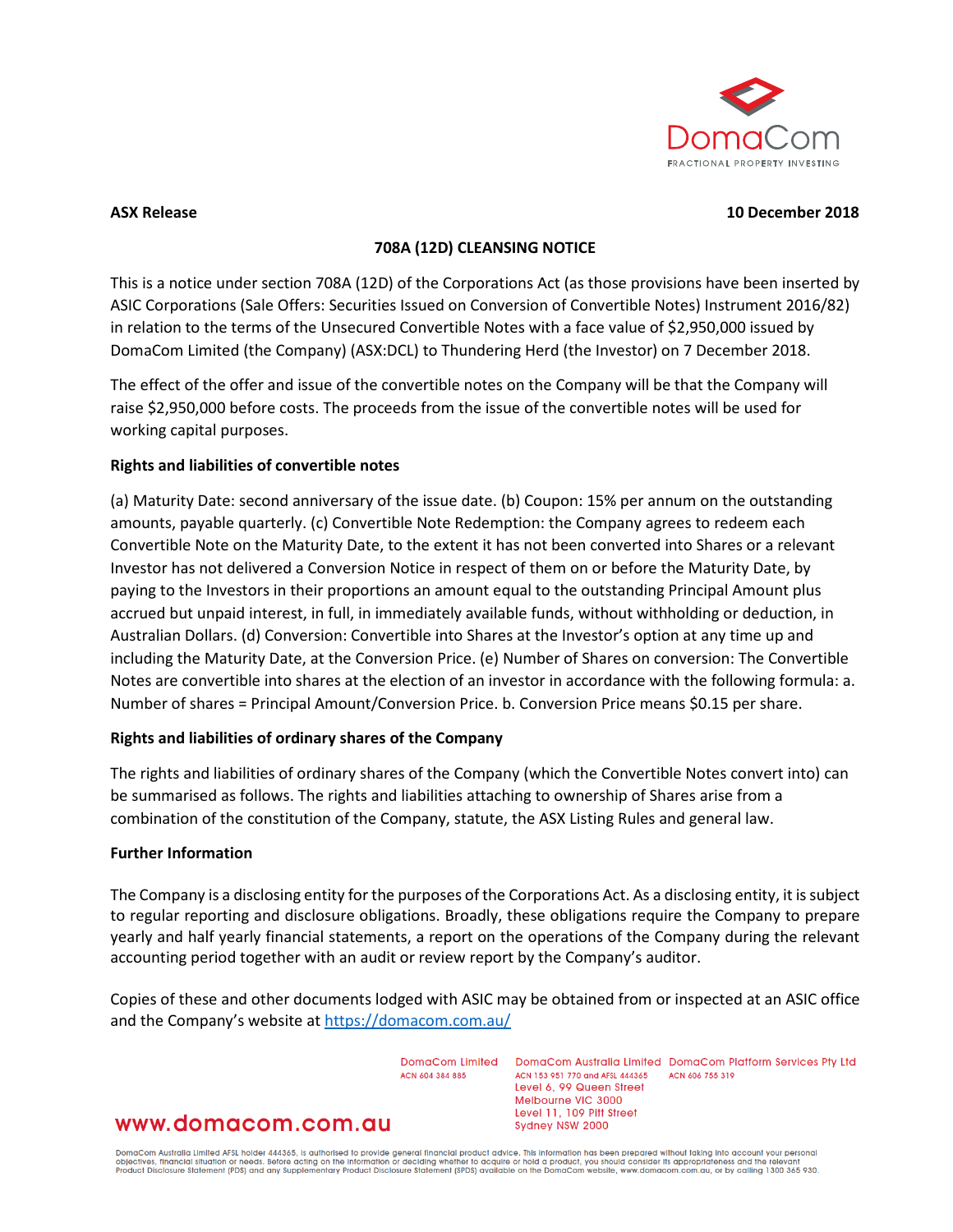The Company must ensure that ASX is continuously notified of information about specific events and matters as they arise for the purpose of ASX making the information available to investors on ASX.

The Company has an obligation under the ASX Listing Rules to notify the ASX immediately of any information concerning it of which it becomes aware, which a reasonable person would expect to have a material effect on the price of its quoted securities.

The Company, as a disclosing entity under the Corporations Act, states that:

- It is subject to regular reporting and disclosure obligations;
- Copies of documents lodged with ASIC in relation to the Company may be obtained from, or inspected at, the offices of ASIC;
- It will provide a copy of each of the following documents, free of charge, to any person on request:
	- The annual financial statements of the Company for the financial year ended 30 June 2018, being the latest financial statements for a financial year of the Company lodged with ASIC before this notice;
	- Any continuous disclosure documents used to notify ASX of information relating to the Company in the period from lodgement of the annual financial statements referred to above until the issue of this notice in accordance with the ASX Listing Rules as referred to in section 674 (1) of the Corporation Act.

# **About DomaCom**

DomaCom Australia Limited AFSL 444365 is the owner and operator of the DomaCom investment platform [\(www.domacom.com\)](https://apac01.safelinks.protection.outlook.com/?url=http%3A%2F%2Fwww.domacom.com&data=02%7C01%7Carthur.naoumidis%40domacom.com.au%7Cc245cb22160a4e55e83008d64dc4bc14%7C39f342c447984b4aa5c878207a6c9250%7C0%7C0%7C636781904758750055&sdata=xZl2OshWgg1gvhfP2gopo114wQ6Y8KSrdY%2Fo7pR%2Fifs%3D&reserved=0). The platform seeks to provide the SMSF market and other long term investors the opportunity to make fractional investments in properties related investments they choose via a unique trust structure. DomaCom covers residential and commercial property opportunities Australia wide, sourced from a variety of vendors and developers.

DomaCom intends to extend the technology to provide an equity release solution for senior Australians to access much needed capital, whilst affording the next generation an opportunity for income and capital growth through property. This elegant solution will match the time horizons of retirees with those of SMSF trustees who want a longer-term allocation to property of their choice in locations of their choice.

Investments in DomaCom platform are facilitated in the DomaCom Fund ARSN 167 020 626 (Fund), a licensed managed Investment scheme registered with ASIC. The trustee and responsible entity of the Fund is Melbourne Securities Corporation Ltd AFSL 4282189, a part of MSC Group.